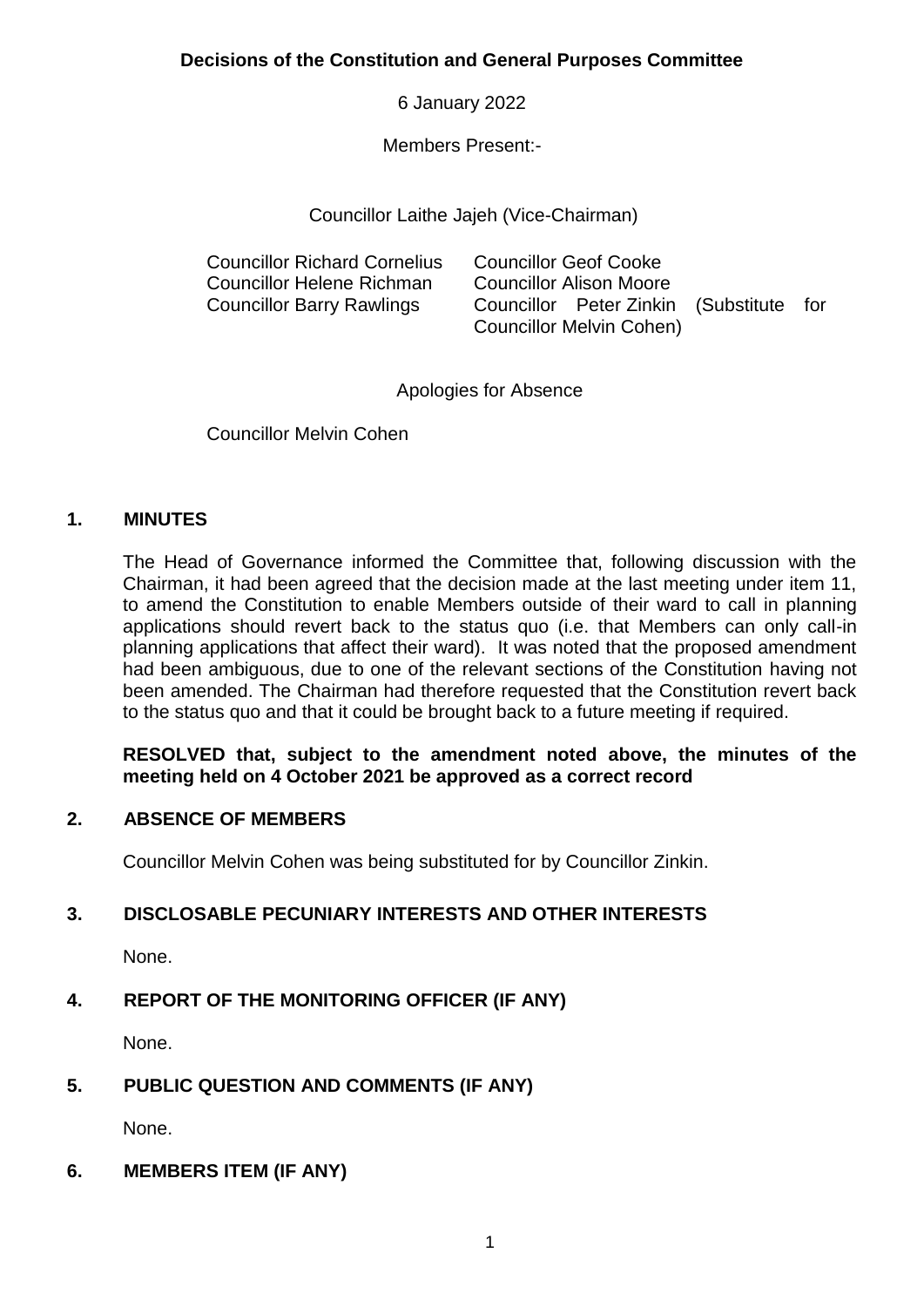None.

# **7. PROPOSALS FOR THE RESTRUCTURE OF THE COMMUNITY SAFETY TEAM WITHIN THE ASSURANCE GROUP**

The Assistant Director Counter Fraud, Community Safety and Protection, Declan Khan, introduced the report which set out final proposed staffing structure changes for the Community Safety Team within the Assurance Group.

A Member questioned whether Community Safety staff would be lone working across the borough. The Assistant Director confirmed that officers would be working in pairs, with three teams of seven officers and a lead for each of the wards, as well as Personal Protective Equipment (PPE) being supplied. The Assistant Director also confirmed that staff had undergone on the job training and that subsequent training sessions would be taking place in due course.

A Member also queried the number of fixed term contacts and why this was the case. The Assistant Director explained that these contracts were due to be made permanent.

## **It was unanimously RESOLVED that:**

- **1. The Committee approve the proposed changes to the Community Safety Team structure as set out in Appendix A and B.**
- **2. That the Committee authorise the deletion and creation of posts as set out in Appendix B.**

## **8. FINAL PROPOSALS FOR NEW POLLING DISTRICTS AND POLLING**

The Chief Executive and Returning Officer, John Hooton, the Head of Electoral Services, John Bailey, and the Assistant Director Assurance, Emily Bowler, introduced the report which outlined the final proposals from the Returning Officer for new polling districts and their respective polling places to serve at local elections within the new wards.

The Head of Elections notified the Committee that following late representations received in relation to some of the proposals, officers wished to remove the published addendum paper and amend recommendation 1 of the report on behalf of the Returning Officer to the following:

- *That the Committee approves the Returning Officers proposed polling arrangements from May 2022, detailed within appendices 1-26, except for the following four wards; Barnet Vale, High Barnet, Garden Suburb and Whetstone, as representations have*  been made against the Returning Officers proposed polling arrangements in these wards since the publication of the committee papers and the final Ward polling *arrangements being made public. It is therefore proposed that officers consult with existing Ward Members and the party groups and bring back alternate proposals to either this Committee, the next Full Council meeting or an Urgency Committee.* 

The Head of Elections explained that this recommendation would allow the representations on these four wards to be fully reviewed by the political groups.

A Member questioned whether a school was able to exempt itself from being a polling station by adopting a certain safeguarding policy. The Head of Elections explained that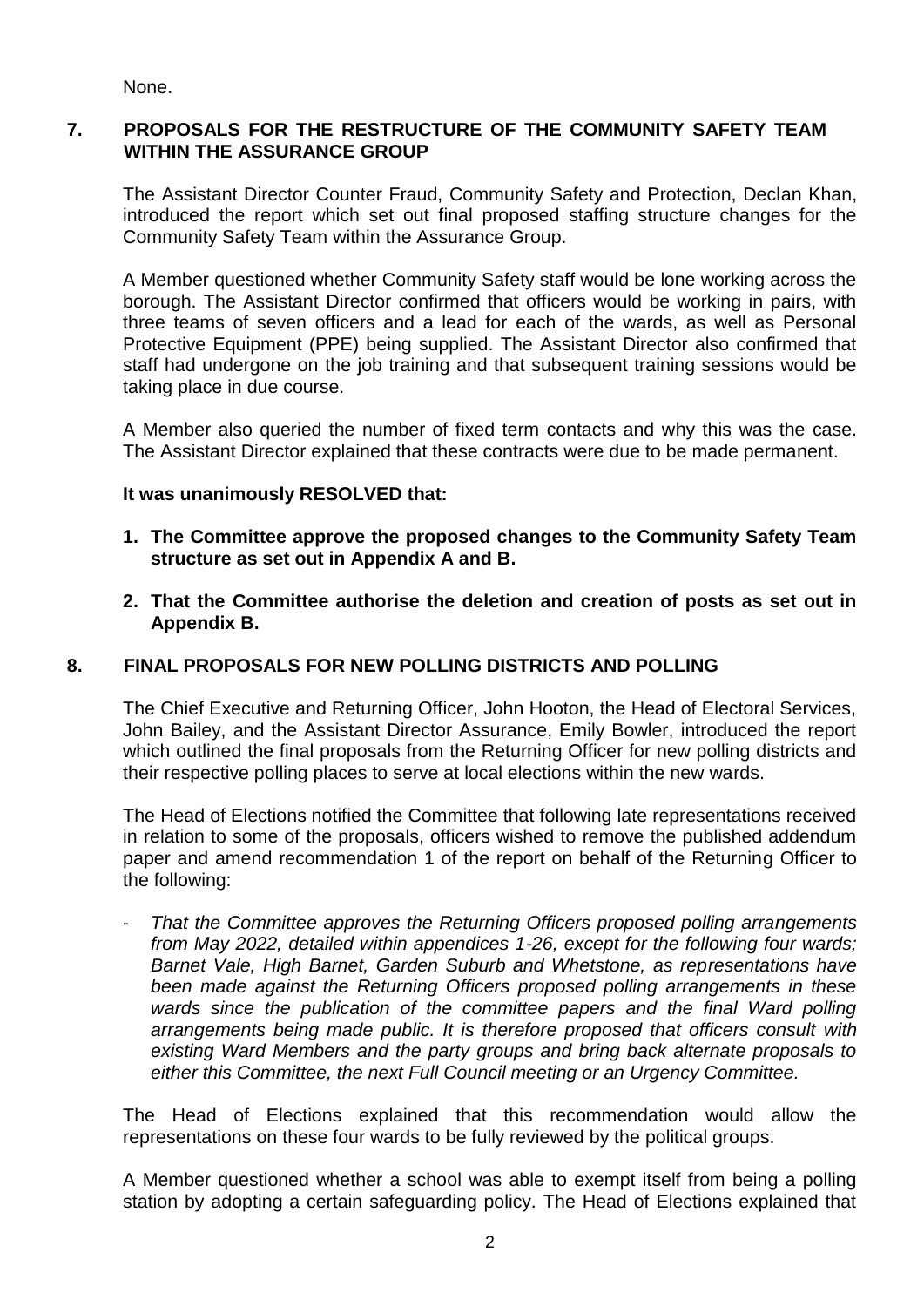the Committee selects the polling places and districts and when a school is chosen, this constitutes a legal designation, and the Returning Officer then has the right to use that school for an election. However, the school retains the decision on whether the school will remain open for students or closes for the day.

A Member questioned whether delaying the proposals would effect being able to meet the necessary deadlines. The Executive Director of Assurance, Clair Green, confirmed that officers were confident these proposals would be agreed within the timescales.

A Member asked for clarification on the legal governance around decision making of polling places. The Head of Elections explained that the polling district boundaries and the polling places were a Council decision, which had been delegated to the Constitution and General Purposes Committee. However, the Returning Officer had the right to decide on the polling stations within the designated polling place.

Following discussion on the item, the Committee moved to vote on the amended officers recommendation.

**It was unanimously RESOLVED that the Committee approves the Returning Officers proposed polling arrangements from May 2022, detailed within appendices 1-26, except for the following four wards; Barnet Vale, High Barnet, Garden Suburb and Whetstone, as representations have been made against the RO's proposed polling arrangements in these wards since the publication of the Committee papers and the final Ward polling arrangements being made public. It is therefore proposed that officers consult with existing Ward Members and the party groups and bring back alternate proposals to either this Committee, the next Full Council meeting or an Urgency Committee.** 

## **9. REVISED BOUNDARIES AND ARRANGEMENTS - RESIDENTS FORUMS AND AREA COMMITTEES**

The Head of Governance, Andrew Charlwood, presented the report, which provided an update on the impact of the ward boundary changes on the Councils area-based governance arrangements, due to the changes resulting in more wards and a mixture of two and three Member wards. The Head of Governance explained that various options had been developed in consultation with the Local Government Boundary Review Member Reference Group and that, subject to the agreement of an option, Constitution amendments would be reported to Council on 25 January 2022.

The Head of Governance asked Members to note that the Chairman, Councillor Melvin Cohen's, submission on the preferred options which had been tabled, in his absence, as follows:

- *1. Option 2 is preferred in terms of geographical composition, but with East renamed as Chipping Barnet, South as Finchley & Golders Green and West as Hendon.*
- *2. For member composition, area based so each ward sends one member to their respective committee. For three member split wards, the party with most members in that ward will decide the representative. For two member split wards, Full Council will appoint.*
- *3. It is noted that the number of councillors and residents per committee is unequal, and it proposed that the principles of the committee structure be established first, then at a later date the Committee can decide the financial allocations for each committee.*
- *4. The new structure should be implemented from 6 May 2022.*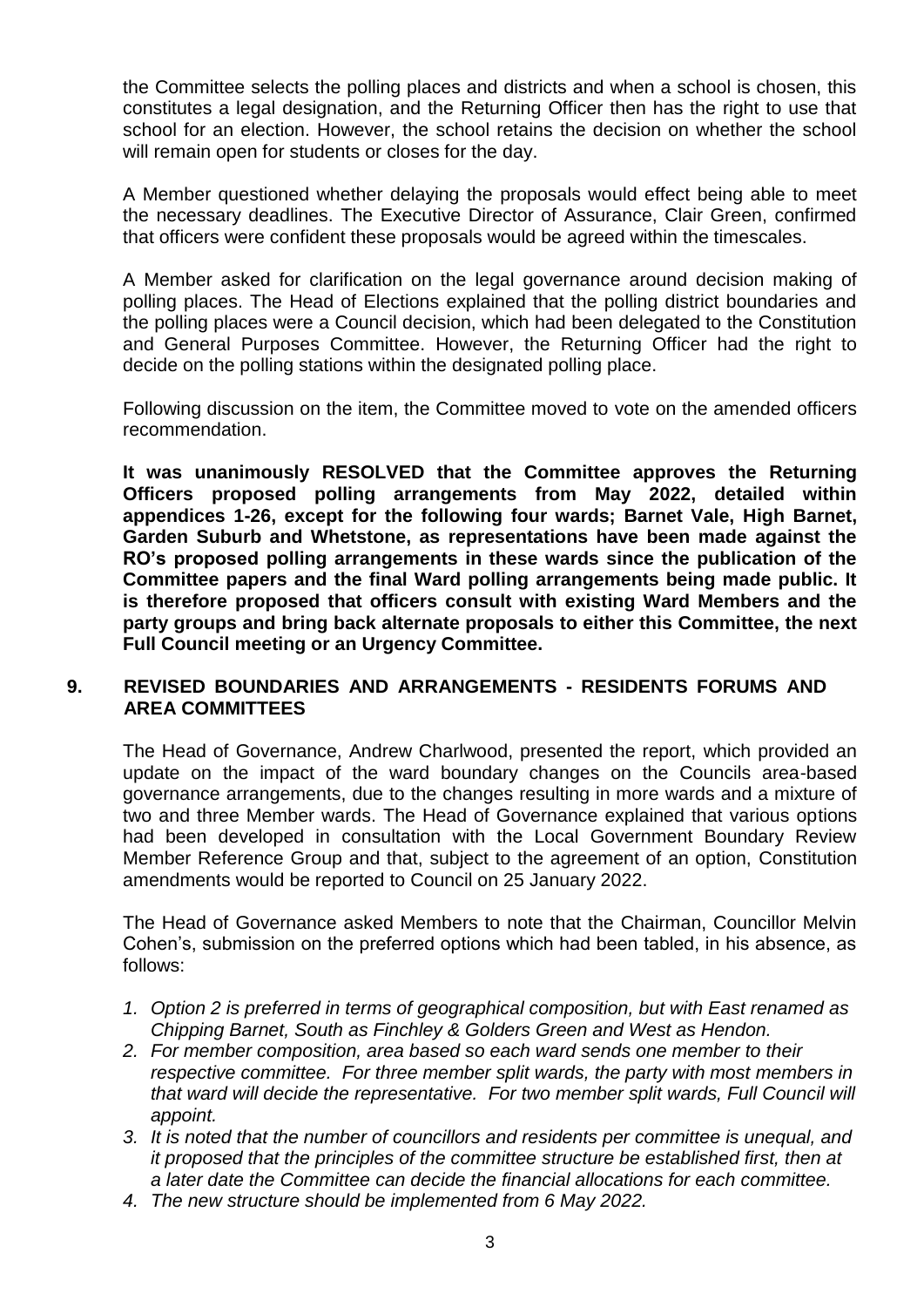A Member advised that following the Monitoring Officers advice the wording '*Proportionality will not apply'* should be added to sentence 2 of the submission.

Councillor Jajeh moved the motion, seconded by Councillor Richman, to vote on Councillor Melvin Cohen's submission and to agree the recommendations within the officer's report.

Votes on the motion were recorded as follows:

For: 4 Against: 3 Abstain: 0

#### **RESOLVED that:**

- **1. The Committee note the report.**
- **2. That the preferred option for revised arrangements for Residents Forums and Area Committees is the following:**
	- **Option 2 is preferred in terms of geographical composition, but with East renamed as Chipping Barnet, South as Finchley & Golders Green and West as Hendon.**
	- **For Member composition, political proportionality will not apply, and appointments will be area based so each ward sends one member to their respective committee. For three member split wards, the party with most members in that ward will decide the representative. For two member split wards, Full Council will appoint. (Proportionality will not apply).**
	- **It is noted that the number of councillors and residents per committee is unequal, and it proposed that the principles of the committee structure be established first, then at a later date the committee can decide the financial allocations for each committee.**
	- **The new structure should be implemented from 6 May 2022.**
- **3. That the Committee approve the option for revised arrangements for Resident Forums and Area Committees and recommend to Council on 25 January 2022 that the Constitution be amended to give effect to the changes in May 2022.**
- **4. That the Committee agree that the Resident Forums are aligned to the revised Area Committee boundaries from May 2022 and continue to operate under the existing membership format consisting of Chair and Vice-Chair appointed by Council.**

#### **10. MEMBER SAFETY REVIEW**

The Head of Governance, Andrew Charlwood, presented the report which updated the Committee on a review undertaken on the safety of Members following the killing of Sir David Amess in October 2021. The Head of Governance explained that the review considered the safety of Councillors and the public in Council owned premises and the safety of Councillors in pursuit of their public duties in particular Member's surgeries.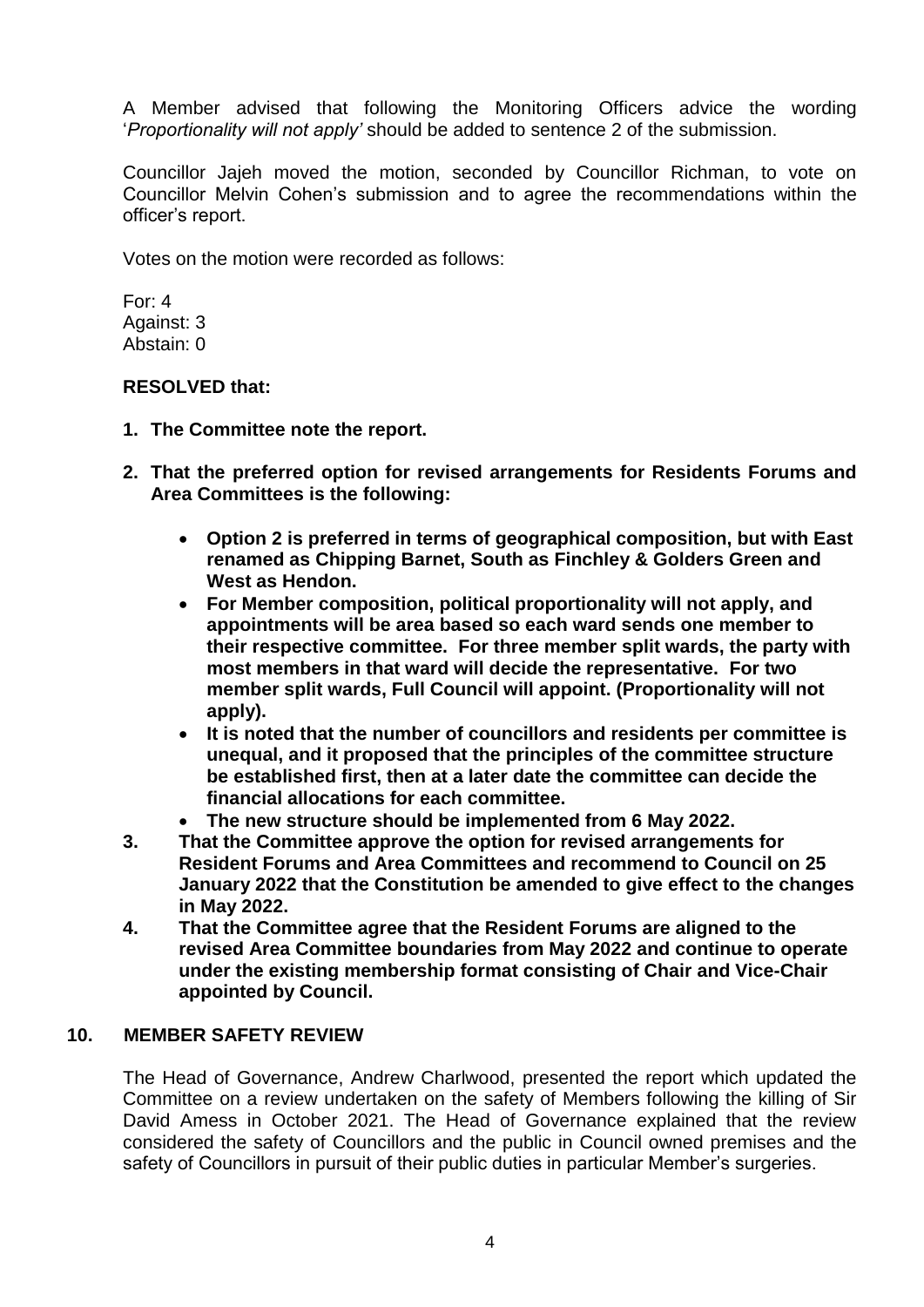A Member questioned whether Councillors could request for their private addresses to be removed from the Council's website. The Monitoring Officer explained that currently private addresses are displayed on the public website and under the Register of Interests. However, under the Localism Act these could be redacted if deemed necessary. Members should contact the Monitoring Officer, who would review the request and decide the most appropriate approach.

# **It was unanimously RESOLVED that:**

- **1. The Committee note the actions taken in relation to Member safety to date.**
- **2. The Committee agree the action areas set out in the report.**

# **11. TEMPORARY RECRUITMENT TO POST OF ASSISTANT DIRECTOR, DEVELOPMENT AND ECONOMY**

Chief Executive, John Hooton, presented the report which sought approval to advertise and recruit to an Assistant Director, Development and Economy post for a period of up to 12 months to backfill the secondment period of the existing post holder.

## **It was unanimously RESOLVED that:**

- **1. The Committee authorised: the advertisement of and recruitment to a temporary contract of up to 12 months of an Assistant Director – Development and Economy post within the senior management team, as set out in the report.**
- **2. That authority to decide on the appropriate salary point in the grade Level 6 £90,866-£111,178 be delegated to the Director of Growth.**

# **12. POST CREATION - ASSISTANT DIRECTOR GROWTH & CORPORATE SERVICES: ASSISTANT DIRECTOR: DEVELOPMENT DELIVERY**

Chief Executive, John Hooton, presented the report which sought approval for the creation of a new post of Assistant Director – Development Delivery and to recruit to this post, with the existing post of Head of Development Delivery to be deleted.

## **It was unanimously RESOLVED that:**

- **1. The Committee approve the creation, advertisement (if necessary) of and recruitment to a new post: Assistant Director: Development Delivery.**
- **2. The Committee approve the grading of the new Assistant Director post to be Level 6;**
- **3. The Committee delegate the decision on what salary point (within the Level 6 grade) to appoint the candidate to, to the Director of Growth.**
- **4. That the Committee note the resulting change to Growth Senior management team structure as set out in this report.**

## **13. COMMITTEE FORWARD WORK PROGRAMME**

A Member raised a concern about the number of unallocated reports on the work programme. The Head of Governance advised that due to the pandemic reports had been prioritised to focus on business-critical items, but work was being undertaken to bring outstanding reports back to committee as soon as possible.

It was noted that officers would add the Code of Conduct Allegations 2020/21 and the Health and Safety Annual Report to the agenda for the February meeting.